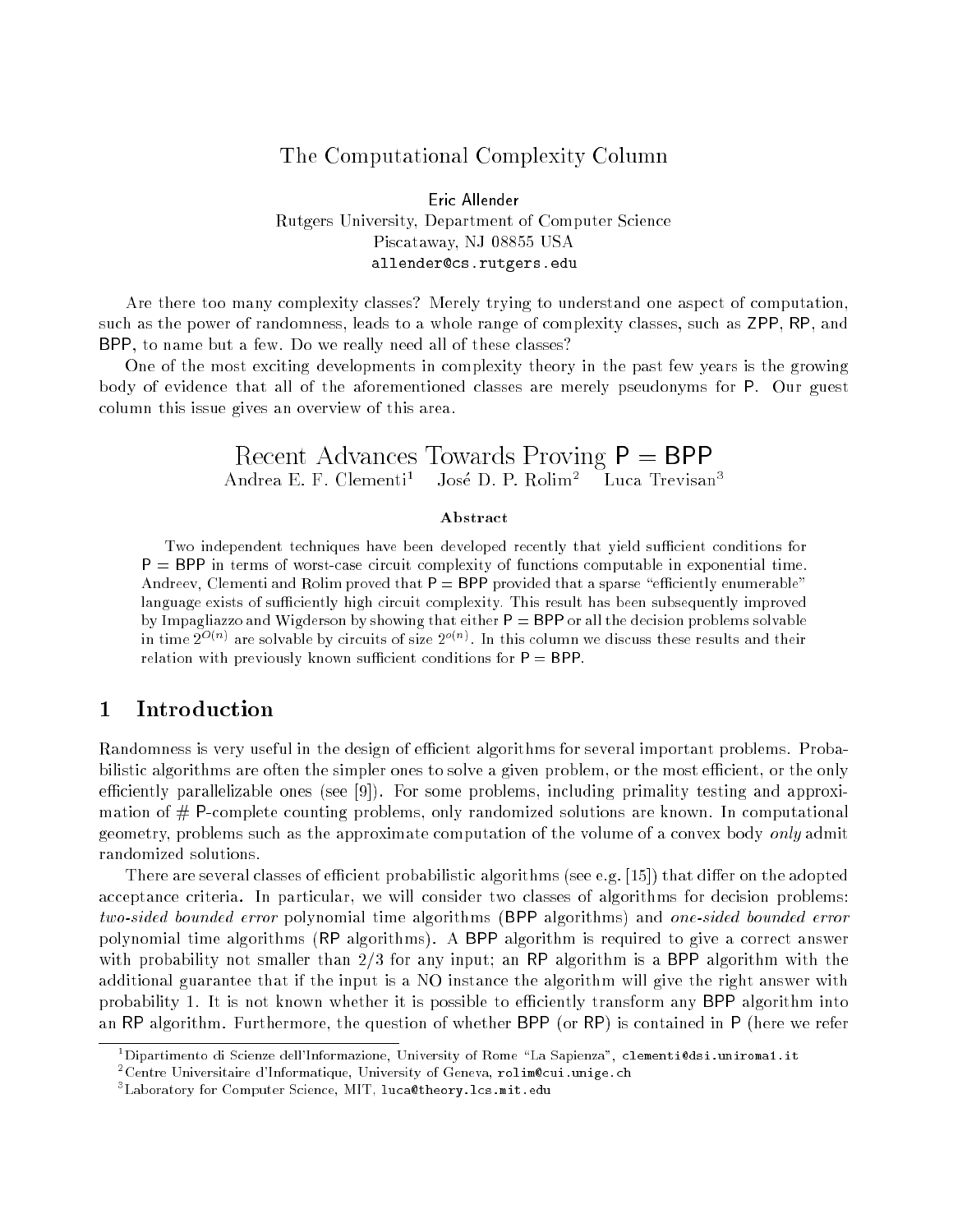to BPP and RP as the class of languages decided by BPP and RP algorithms respectively) is not even a generally accepted conjecture, as opposed to other questions in complexity theory. The results that are described in this column support the conjecture  $P = RP = BPP$ .

There is a rich area of research in complexity theory dealing with the use of randomness in computations, and in particular on how to efficiently simulate randomized algorithms by means of deterministic ones. The first foundational results for this line of research can be found in the seminal works of Blum and Micali [7] and Yao [19], motivated by cryptographic applications. These papers introduced a formal definition of *Pseudo-Random Generator* (PRG) as a function

$$
G = \{ G_n : \{0,1\}^{k(n)} \to \{0,1\}^n, n > 0 \},
$$

denoted by  $G : k(n) \to n$  that "stretches"  $k(n)$  truly random bits into n pseudo-random bits  $(k(n)$  is commonly said the *price* of G). More formally, G is a PRG if for any sufficiently large n and for any Boolean circuit  $C: \{0,1\} \rightarrow \{0,1\}$  whose size is at most n we have:

$$
|\mathbf{Pr}\left(C(\vec{y})=1\right) - \mathbf{Pr}\left(C(G_n(\vec{x}))=1\right)| \le \frac{1}{n}
$$

where y is chosen uniformly at random in  $\{0,1\}^n$ , and x in  $\{0,1\}^{n\times n}$ . A Boolean operator is said to be quick if it is computable in time polynomial in the length of its output [14]. In particular, a PRG G is quick if  $G_n: \{0,1\} \rightarrow \{0,1\}$  is computable in time polynomial in n.

The output set  $\{G_n(x): x \in \{0,1\} \setminus \{0\}$  of a PRG G for a fixed n is also called a *discrepancy* set for the class of circuits of size  $n^4$ . The computation of a BPP algorithm on a fixed input is an easy-to-compute function C of the outcomes of the random coins. It follows that a pseudo-random generator can be used to approximate the fraction of random coin outcomes that make C accept, and thus allows one to decide whether the algorithm accepts the input or not. PRG's can then be considered the natural general method to de-randomize BPP algorithms. In particular, we note that the following simple implication holds.

### **Theorem 1.1** If a quick PRG of logarithmic price exists then  $P = BPP$ .

In Section 2 we will see sufficient conditions for the existence of PRG's of logarithmic price. The above discussion shows that any such condition implies  $P = BPP$ .

The "one-sided" version of a PRG is a *Hitting Set Generator* (HSG): a family of functions  $H =$  ${H_n: \{0,1\}^n \to \{0,1\}^n, n > 0\}}$  (denoted by  $H: k(n) \to n$ ) that, for any sufficiently large n and for any  $n$ -input Boolean circuit  $C$  with size at most  $n$  such that

$$
\Pr\left(C(\vec{y})=1\right) \geq \frac{1}{n},
$$

it holds

there exists 
$$
\vec{x} \in \{0,1\}^{k(n)}
$$
 such that  $C(H_n(\vec{x})) = 1$ .

While a PRG of price  $k(n)$  converts  $k(n)$  bit of randomness into a pseudo-random string of length n to be used in a BPP algorithm, a HSG converts  $k(n)$  bits of non-determinism into a string of length  $n$  to be used in an RP algorithm. The following result is a consequence of the definition of HSG's.

The restriction to circuits with n inputs and of size n is done without loss of generality, since we can see a generic circuit with k inputs and of size n as a circuit having n inputs,  $n - k$  of them are not used.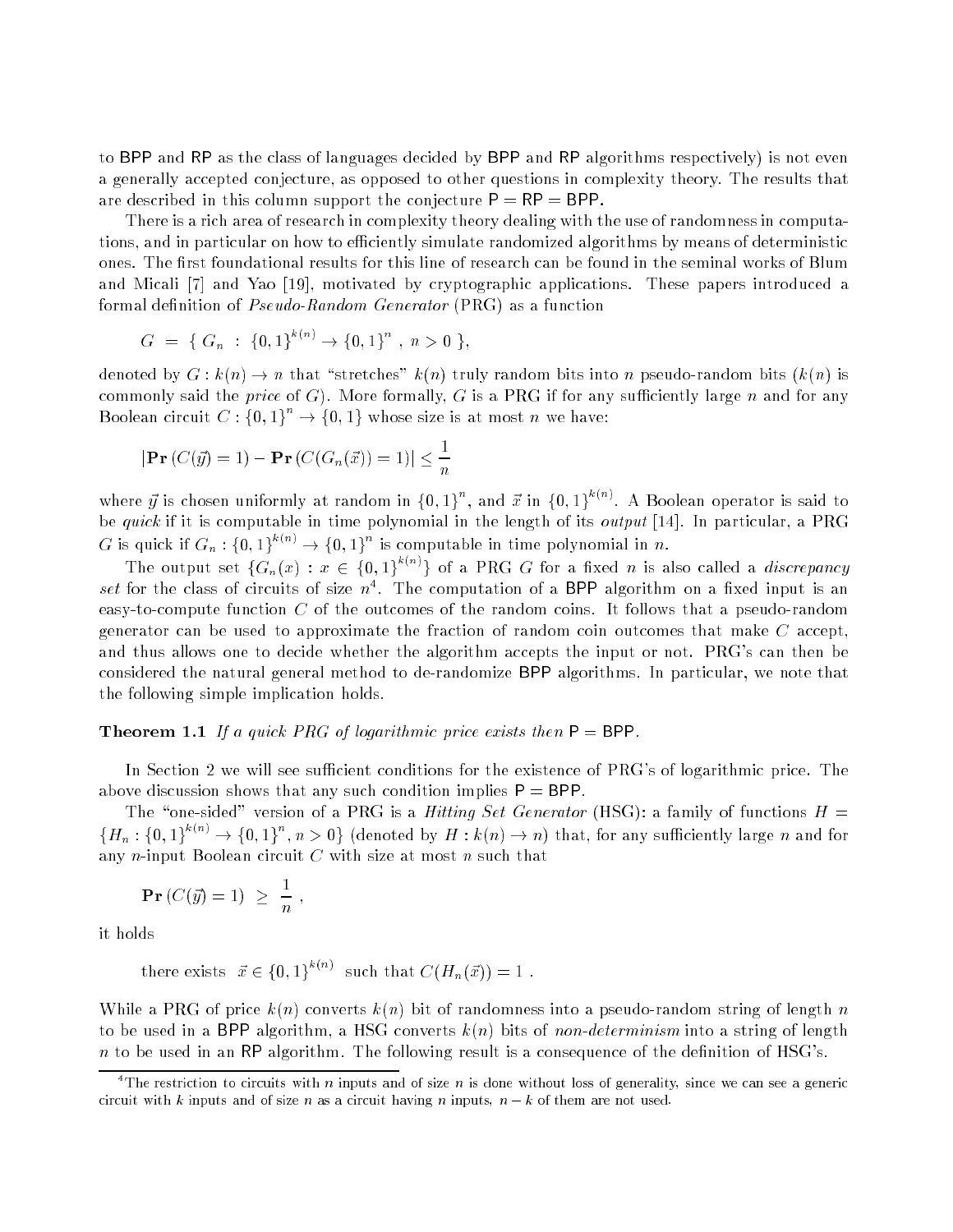### **Theorem 1.2** If a quick HSG of logarithmic price exists, then  $P = RP$

Indeed, given an RP algorithm and an input, one can run the algorithm on each pseudo-random sequence generated by the HSG and accept the input if and only if one of these sequences make the algorithm accept. It is apparent from the definition that a PRG is also a HSG but the converse is not necessarily true. In Section 3 we will see sufficient conditions for the existence of HSG's of logarithmic price.

### 2 Proving  $P = BPP$  Under Circuit Complexity Assumptions

### 2.1 Using Average-Case Circuit Complexity

The main results in the theory of de-randomization for general classes of probabilistic algorithms can be seen as general techniques to construct PRG's that rely on unproven hardness conditions. In particular, Nisan and Wigderson [14] presented a method to construct *quick* PRG's based on the existence of Boolean functions in EXP that have exponential hardness [14]. The hardness condition used by Nisan and Wigderson requires the existence of a function in EXP that has hard *average-case* circuit complexity. More formally, a function  $f: \{0,1\} \rightarrow \{0,1\}$  is  $(\epsilon, L)$ -hard if, for any circuit  $C$  of size at most  $L$ ,

$$
|\mathbf{Pr}\left(C(\vec{x}) = f(\vec{x})\right) - 1/2| \le \epsilon/2.
$$

Given a Boolean function  $F = \{F_n : \{0,1\}^c \to \{0,1\}, n > 0\}$ , the hardness at n of F (denoted as  $H_F(n)$ ) is defined as the maximum integer  $h_n$  such that  $F_n$  is  $(1/h_n, h_n)$ -hard. Then, F has exponential nardness if  $H_F(n) \geq 2^{-(n)}$ . Nisan and Wigderson showed a fundamental "Hardness vs Randomness" result.

**Theorem 2.1** ([14]) If a Boolean function F exists such that i)  $F \in EXP$ , and ii) F has exponential hardness, then there exists a quick PRG  $G : k(n) \rightarrow n$  where  $k(n) = O(\log n)$ , and consequently  $P = BPP$ .

A more general form of the above theorem states that if BPP is not contained in  $\mathsf{DTIME}(n^{\mathsf{polylog}(n)})$ then any EXP-complete function has rather "low" hardness. This possible shape of the "complexity world" would be quite different from what most complexity theorists expect. Nisan and Wigderson's work thus had a tremendous impact in the Complexity Community: people started to think that the gap between BPP and P might be very small. In [6], another Hardness-vs Randomness trade off has been obtained that states that if there is a function in EXP having hardness  $2^{n^{n+1}}$  then BPP  $\subset$  DTIME( $n^{\text{poly log }n}$ ). We thus have that under the hardness assumption above, the use of randomness can be just slightly helpful in speeding computation.

Further research on the "Hardness vs Randomness" problem has been focused on the following aspect of Nisan and Wigderson's work. The hardness required by Nisan and Wigderson's construction of quick PRG's refers to average-case circuit complexity. Then a consequent and natural question is the following: Does any "worst-case" hardness assumption on the circuit complexity of Boolean functions computable in time exponential in the input size exist which allows one to derive an efficient derandomization method (in particular, to obtain  $P = BPP$ )? To motivate this question, consider the potential new insights that would flow from the knowledge of the precise relationship between the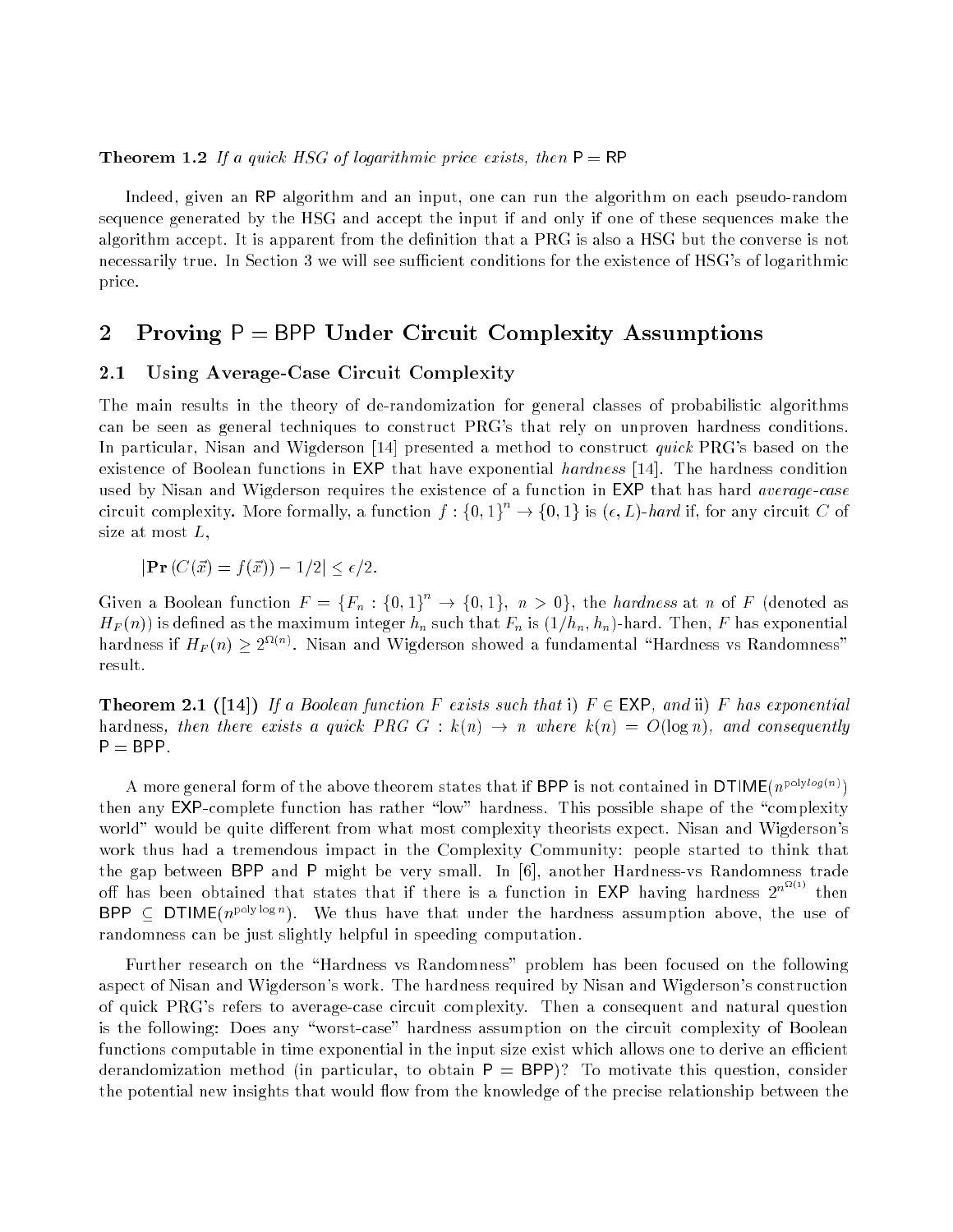true computational power of randomness and the problem of finding lower bounds for the worst-case circuit complexity of classes of recursive Boolean functions (this latter being one of the most studied problems in complexity theory). This argument will be the sub ject of Sections 3.2 and 3.3.

## 3 HSG's: How to Use and Construct Them

### 3.1 Hitting Set Generators and BPP

Another interesting question is that concerning the real relationship between RP and BPP. In the context of de-randomization, this question leads us to a deeper comparison between the real power of PRG's and that of HSG's: can the latter replace the former to de-randomize BPP algorithms? As we have observed above, an HSG is not in general a PRG and since the acceptance criterion of BPP requires the presence of a two-sided random space, the intuition here is that HSG's do not correctly work for BPP. Furthermore, in several cases the construction of combinatorial ob jects having one-sided random (i.e. hitting) properties has turned out to be more efficient than that of combinatorial objects having two-sided random (i.e. discrepancy) properties (for a survey of these cases see Appendix C of  $[10]$ . This is for instance the case for *extractors* and *OR-dispersers* ([13]). Another case in which one-sided randomness seems to be easier to achieve is in the case of "small" linear subspaces of f0; 1g <sup>n</sup> [4]. It is indeed possible to construct small hitting sets for this class of subsets (and, so, for the corresponding characteristic functions) that imply some explicit, exponential lower bounds for the branching program model [4], but no construction of non-trivial discrepancy sets for this class is known.

One general reason for the fact that one-sided random ob jects seem to be easier to construct is that they have a monotonicity property not satisfied by discrepancy sets: if  $H = \{H_n, n > 0\}$  is a family of nitting objects then any other family  $H^1 = \{H_n, n > 0\}$ , such that for any  $n > 0$   $H_n^1$  "contains"  $H_n$ , has (at least) the same same hitting properties.

In a rather surprising way, Andreev *et al* showed that the above intuition about the real relationship between PRG's and HSG's is somewhat false.

**Theorem 3.1** ([1]) Let  $k(n) = O(\log n)$ . If there exists a quick HSG H :  $k(n) \rightarrow n$  then BPP = P.

The proof of the above result relies on the following lemma which is of independent interest.

**Lemma 3.1** ([1]) Let  $q(n)$  be any positive function such that  $n \leq q(n) \leq 2^n$ . There is a deterministic algorithm A that, given a quick HSG H  $\sim$  k(n)  $\sim$  k(n)  $\sim$  k(n)  $\sim$  k(n)  $\sim$  k(n)  $\sim$  k(n)  $\sim$  k(n)  $\sim$  k(n)  $\sim$  k(n)  $\sim$  k(n)  $\sim$  k(n)  $\sim$  k(n)  $\sim$  k(n)  $\sim$  k(n)  $\sim$  k(n)  $\sim$  k(n)  $\sim$  k(n)  $\sim$  k(n)  $\sim$ input any circuit  $C(x_1, \ldots, x_n)$  of size at most  $q(n)$ , computes in time polynomial in

 $2^{k(q(n)^{O(1)})}$ 

a value  $A(C)$  such that

$$
|\mathbf{Pr}(C=1) - A(C)| \leq \frac{1}{q(n)}.
$$

The algorithm A uses the hitting set generated by the HSG to construct a discrepancy set for C. The main novelty is that the obtained discrepancy set depends on  $C$  and thus on the BPP algorithm that we want to de-randomize. This implies that the de-randomization method is not oblivious. Roughly speaking, the algorithm trade-off "uniformity" versus "two-sidedness".

Actually, Theorem 3.1 gives a more general consequence: by considering the "price"  $k(n)$  (with  $\mathbf{u} = \mathbf{u}$  of the HSG as a parameter, we have the following the following the following the following the following the following the following the following the following the following the following the following th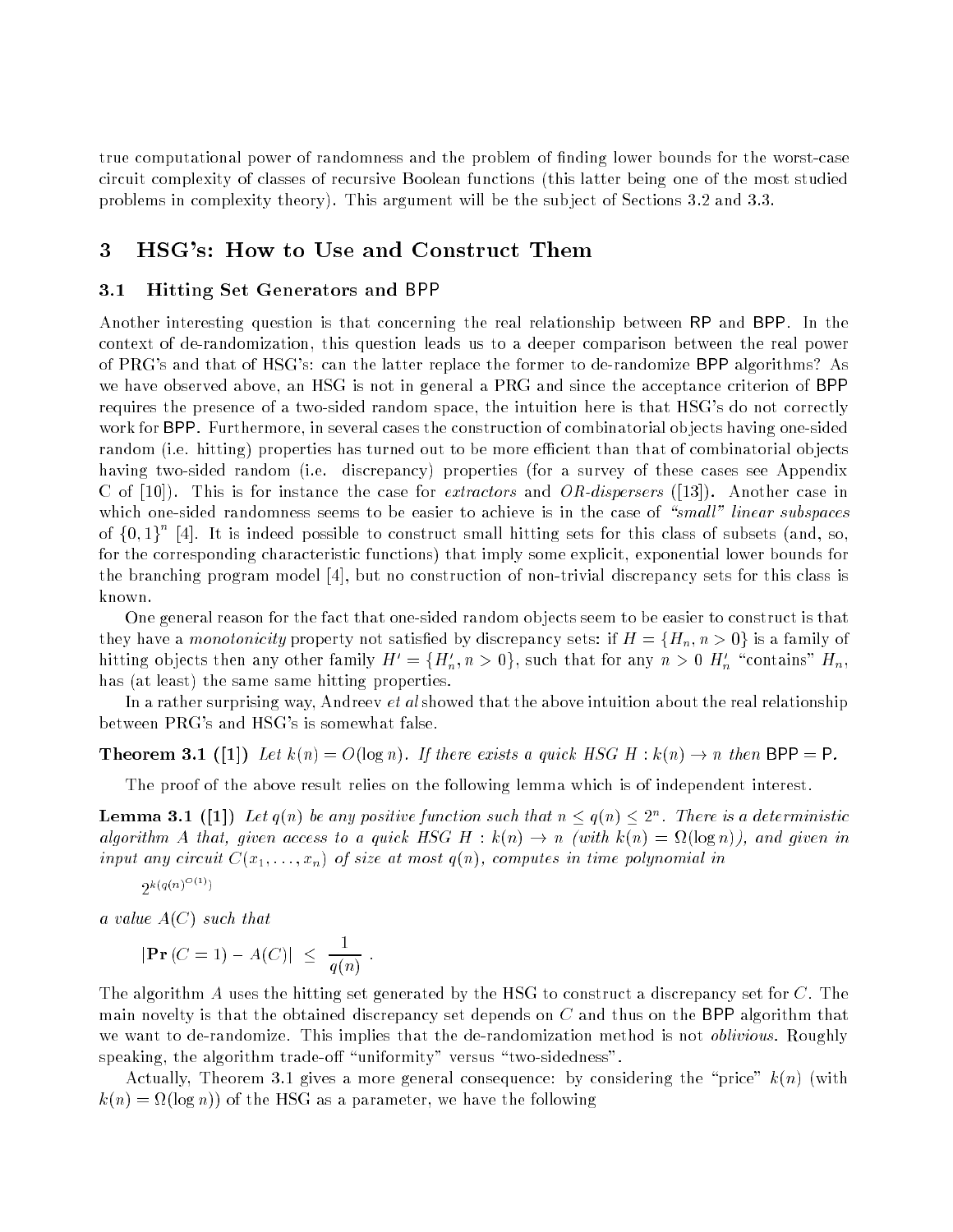**Corollary 3.1** ([1]) If a quick HSG H :  $k(n) \rightarrow n$  exists, then for any time-bound  $t(n)$ , we have BPTIME $(t) \in \mathsf{DTIME}\left(2^{O(k(t^{O(1)}))}\right)$  ,

where  $BPTIME(t)$  is the class of languages accepted by probabilistic, two-sided error Turing machines running in time t.

Notice that this result is comparable to the one in [12, 14] stating that the existence of a quick PRG  $G: k(n) \to n$  implies BPTIME(t)  $\subset$  DTIME( $2^{O(k(t^2))}$ ).

We emphasize that the same technique used to prove Lemma 3.1 has been recently used to solve the "one-sided vs two-sided" problem in other frameworks (see Section 4).

#### 3.2 Using Worst-Case Hardness to construct HSG's

Let's return now to the question of finding worst-case hardness conditions sufficient to de-randomize BPP-algorithms. Theorem 3.1 shows a different way to achieve this goal. This is used in Theorem 3.2 to show that it is indeed sufficient to to use a *worst-case* hard Boolean function (as opposed to average-case hardness) to construct a HSG.

Intuitively speaking, the worst-case hardness of a Boolean function seems to be much closer to its hitting properties than to its discrepancy properties. In [2] and successively in [3], Andreev *et al* indeed gave the first worst-case hardness condition which is sufficient to construct quick HSG's that satisfy Theorem 3.1 thus obtaining  $P = BPP$ . A more formal description of this result follows. The circuit complexity of a Boolean operator H will be denoted as  $L^{op}(H)$ . Observe that if  $L^{op}(k, n)$  denotes the worst-case circuit complexity of Boolean operators  $H : k(n) \to n$ , then it is known [17] that, for any  $\log n \leq k \leq n$ ,

$$
L^{op}(k,n) = (1+o(1))(2^{k}n)/(k+\log n).
$$

Furthermore, for almost every Boolean operator  $H : k \to n$ , we have

$$
L^{\circ p}(H) = \Theta((2^k n)/(k + \log n))
$$
.

The following theorem gives a sufficient condition for  $P = BPP$  in terms of the worst-case circuit complexity of characteristic functions of sets generated by Boolean operators (as defined above).

**Theorem 3.2** ([3]) Let  $k(n) = (2+O(1)) \log n$ . A constant  $0 < c_0 < 1$  exists such that if there exists a quick operator  $H : k(n) \to n$  such that the characteristic function of its output sets

$$
F^H = \{F_n^H : \{0, 1\}^n \to \{0, 1\} \text{ , where } F_n^H(\vec{x}) = 1 \text{ iff } \exists \vec{y} \in \{0, 1\}^{k(n)} \text{ s.t. } H_n(\vec{y}) = \vec{x}, n > 0\}
$$

satisfies

$$
L(F_n^H) \ge 2^{k(n)} n^{c_0}
$$

then it is possible to construct a quick  $H(S \cup H) : k(n) \rightarrow n$  where  $k(n) = \bigcup_{i=1}^n [log n_i]$ , thus obtaining  $P = BPP$ .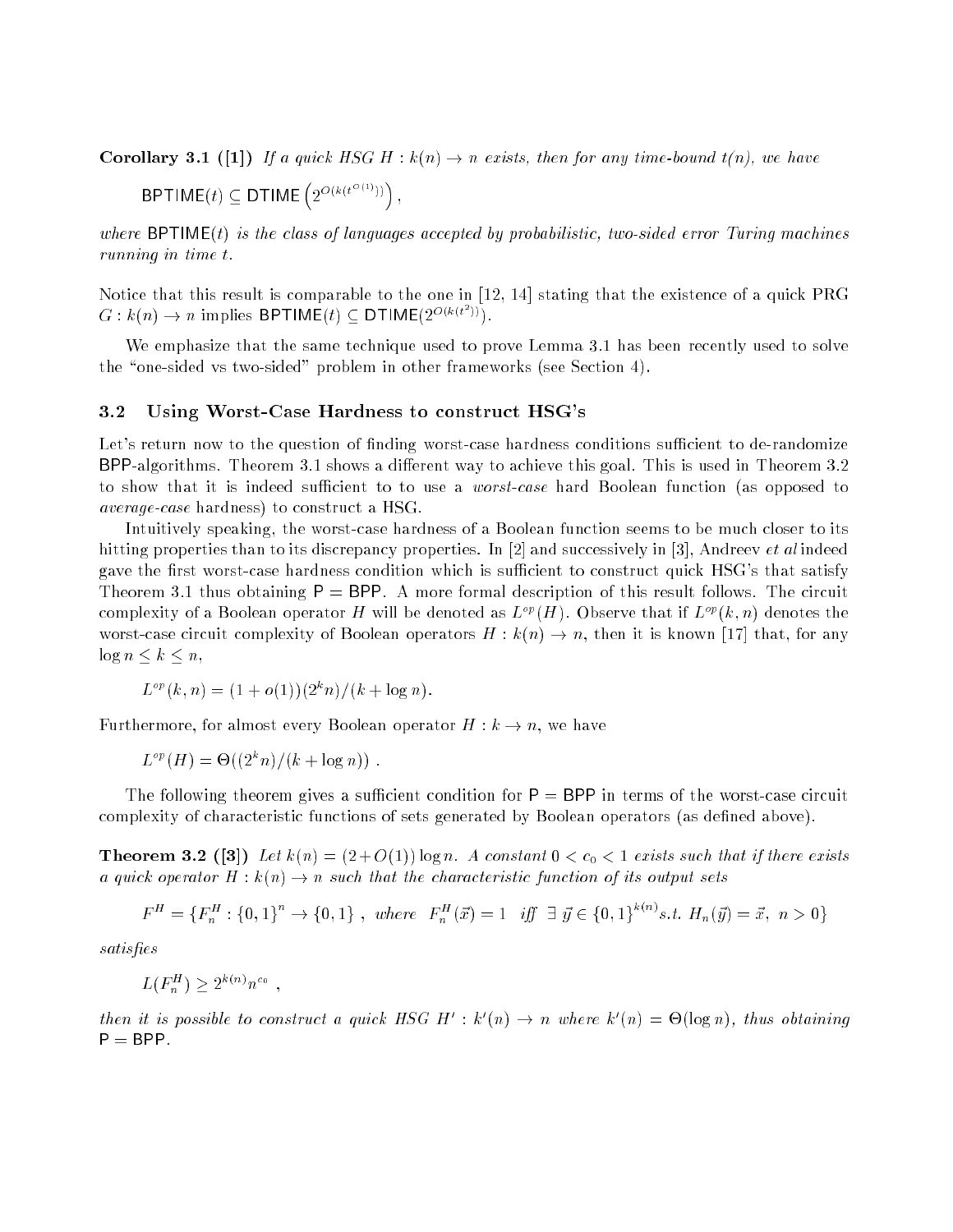Another way to state the above theorem is the following. Assume that there exists a sparse language  $S = \{S_n \subseteq \{0,1\}, n > 0\}$  that can be generated by a uniform algorithm that runs in time polynomial in  $n$  (so in time polynomial in the length of its output), and such that the worstcase circuit complexity of deciding  $S$  is not much smaller (up to some polynomial factor) than the worst-case circuit complexity of generating S. Then  $P = BPP$ .

The proof of Theorem 3.2 relies on the following fact. There is a precise trade-off between the worst-case circuit complexity of partial Boolean functions and the number of 1's in their output table. In particular, we give a precise mathematical form of the intuitive fact that a partial Boolean function having a hard worst-case circuit complexity cannot return 0 for a "large" number of inputs. So, according to the definition of HSG's, any function that has a hard worst-case circuit complexity turns out to have also a good hitting property. This property is used to construct the preliminary version of the HSG which is then combined with a convenient use of OR Dispersers [16], a family of particular expander graphs.

### 3.3 A Stronger Result Via the De-randomization of the XOR Lemma

Theorem 2.1 requires the existence of a Boolean function f in EXP such that, for some  $\epsilon > 0$ , any circuit C of size  $2^{\epsilon n}$  can only achieve success probability  $1/2+2^{-\epsilon n}$  while trying to predict g on a random input of length n. Babai et al. [6] later proved that if a function f in EXP exists having circuit complexity  $2^{\Omega(n)}$  then there exists another function q in EXP such that, for some fixed  $\epsilon > 0$ . any circuit of size  $2^{-\epsilon n}$  can only achieve success probability  $1-1/n^2$  while trying to predict f on a random input of size  $n$ . The difficulty of predicting  $g$  on a random input can be increased by defining a function  $h(x_1, \ldots, x_k) = g(x_1) \oplus \ldots \oplus g(x_k)$ : from Yao's Xor Lemma [19] it follows that the success probability of a circuit for h of size  $2^{\epsilon n}$  goes down to 1/2 exponentially fast in k. If we take  $k = O(n)$ the success probability will be as low as  $1 - 2$  and  $\eta$ , however h does not yet satisfy the conditions of Theorem 2.1 since it has  $O(n^2)$  inputs and the hardness is "only" 2<sup>2</sup> (1). From this assumption it is only possible to infer from the techniques of [14, 6] that BPP can be deterministically simulated in  $\lim_{n \to \infty}$  .

Impagliazzo and Wigderson [8] recently made further progress by showing how to de-randomize the Xor Lemma. Their main result is a procedure that, given a function  $q$  with  $n$  inputs and a certain unpredictability, constructs another function h with  $O(n + k)$  inputs whose unpredictability decreases exponentially in k. Thus, assuming that a function f in EXP exists with circuit complexity  $2^{\Omega(n)}$ , one can deduce that a function q exists in EXP such that circuits of size  $2^{u(n)}$  only have success probability  $1-1/n^2$  on g. Then, using a result of Impagliazzo [11] it follows that a function g' in EXP exists such that circuits of size  $2 \times 7$  have success probability at most  $2/3,$  and, eventually, that a function h exists in EXP such that circuits of size  $2^{\epsilon n}$  only have success probability  $2^{-\epsilon n}$ . In turn, the latter statement implies the existence of PRG of logarithmic price and thus  $P = BPP$ .

**Theorem 3.3** [8] If a function in f exists having circuit complexity  $2^{M(n)}$  then  $P = BPP$ .

# 4 Related Results and Conclusion

De-randomization is not the only research direction that has been explored about the use of randomness in computation. An alternative approach deals with the use of weak sources of randomness (see [13]). Even in this case there is a difference between one-sided pseudorandom structures and two-sided pseudorandom structures and Theorem 3.1 is a useful tool [5].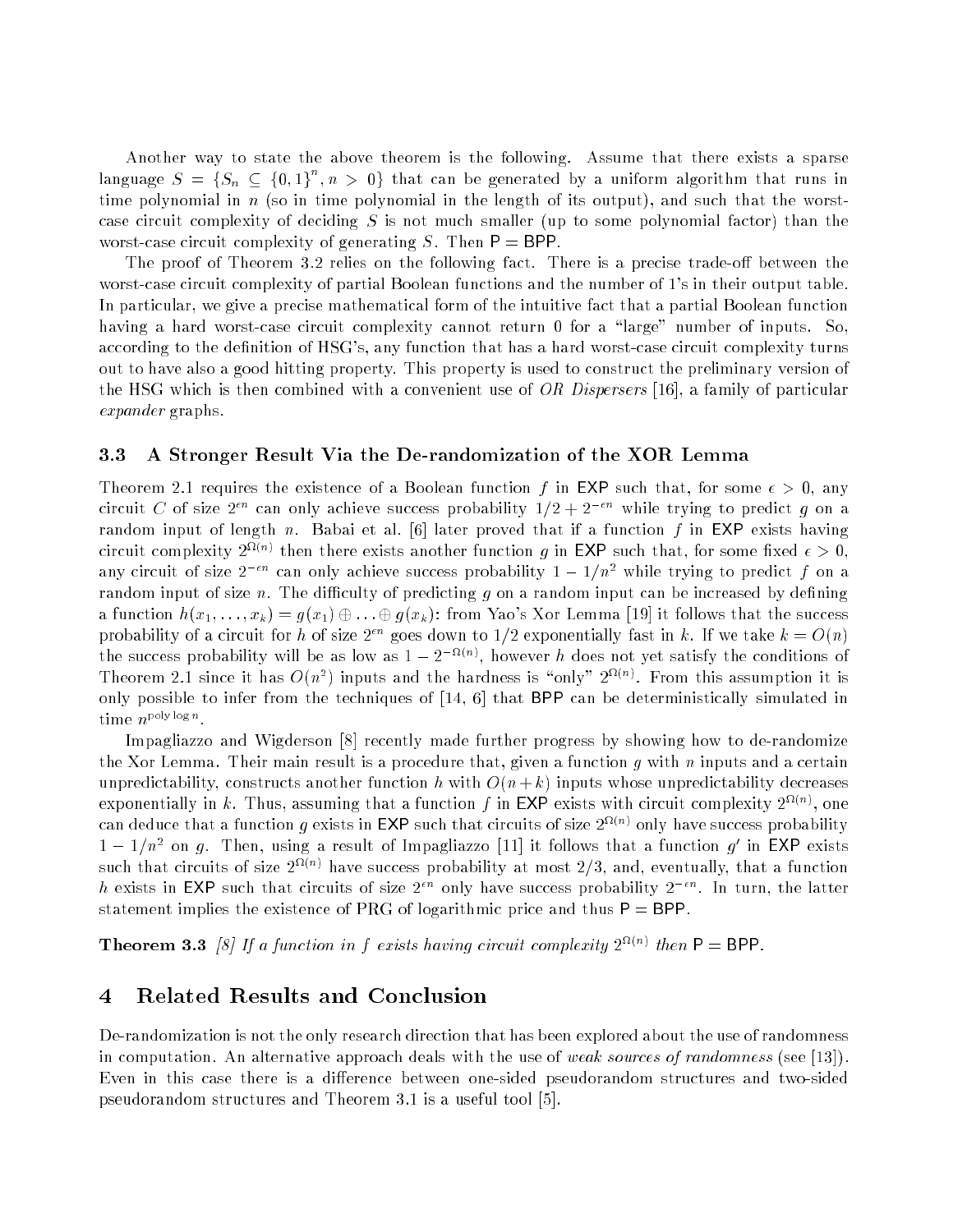A natural question to ask is whether the results described in this column (or at least part of them) extend to parallel and space-bounded classes. The issue of parallelization is not addressed by Impagliazzo and Wigderson [8], and some steps in their construction appear to be hard to parallelize. On the other hand, a bottleneck for the parallelization of the techniques of Andreev et al. [3] was the use of Theorem 3.1, whose proof in [1] was inherently sequential. A new proof of Theorem 3.1 appeared in [5] extends to parallel and space-bounded classes, and so do, to a certain extent, the techniques of [3]. The current state of the art on this topic is that a reasonable worst-case sufficient condition exists implying BPNC = NC but no worst-case circuit complexity condition is known to imply  $BPL = L$  (or even  $RL = L$ .

While the main goal of de-randomization theory is to prove  $P = BPP$ , some weaker, but still extremely interesting, results may be within reach. Theorem 3.1 already states that BPP is not much more powerful than RP. A recent result due to Fortnow establishes that any BPP problem is solvable by an RP algorithm making one oracle query to a promise-RP oracle (promise-RP is the extension of RP to promise problems). It is an open question to prove the same result without using promise problems. Solving this question may be an important intermediate step towards proving  $BPP = RP$ , a result that would have several complexity-theoretic consequences (e.g. RP would be closed under complement, BPP would be contained in NP and so on).

# References

- [1] Andreev A., Clementi A., and Rolim J. (1996), \A New General De-Randomization Method", J. of the ACM. to appear. Extended Abstract in 23-th Annual International Colloquium on Algorithms, Logic and Programming (ICALP'96), LNCS, 1099, pp. 357-368.
- [2] Andreev A., Clementi A., and Rolim J. (1996) "Hitting Properties of Hard Boolean Operators and Their Consequences on BPP,  $ECCC$  Report TR96-055.
- [3] Andreev A., Clementi A., and Rolim J. (1997), "Worst-case Hardness Suffices for Derandomization: a New method for Hardness-Randomness Trade-Offs", in  $24$ -th Annual International Colloquium on Algorithms, Logic and Programming  $(ICALP'97)$ , LNCS, 1256, pp. 177-187.
- [4] Andreev A., Baskakov J., Clementi A., and Rolim J. (1997), "Efficient Construction of  $\epsilon$ -Biased Sample Spaces for Systems of Linear Tests and Applications", Technical Report in ECCC - TR-97-053.
- [5] Andreev A., Clementi A., Rolim J. and Trevisan L. (1997), "Weak Random Sources, Hitting Sets, and BPP Simulation", SIAM J. of Comput., to appear. Extended abstract in 38-th Annual IEEE Symposium on Foundations on Computer Science, pp. 264-273.
- [6] Babai L., Fortnow L., Nisan N. and Wigderson A. (1993) \BPP has Subexponential Time Simulations unless EXPTIME has Publishable Proofs" Computational Complexity, 3, pp. 307-318.
- [7] Blum M., and Micali S.  $(1984)$ , "How to generate cryptographically strong sequences of pseudorandom bits",  $SIAMJ.$  of Computing, 13(4), pp. 850-864.
- [8] Impagliazzo R., and Wigderson A. (1997), "P= BPP if E requires exponential circuits: Derandomizing the XOR lemma" In 29-th Annual ACM Symposium on Theory of Computing, pp. 220-229.